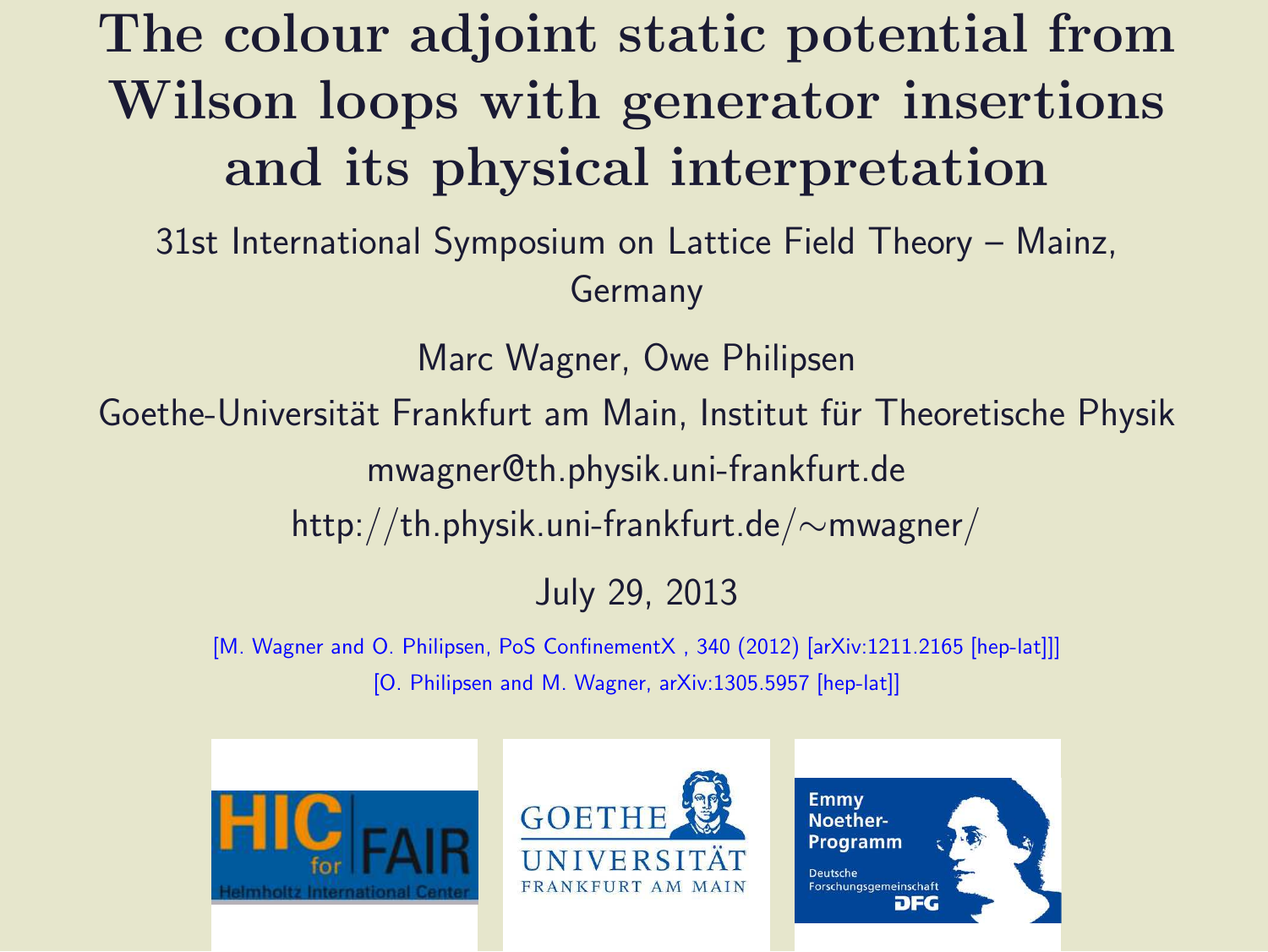## Introduction: singlet static potential (1)

- $\bullet$  The (singlet) static potential  $V^1$  is a very common and important observable in lattice gauge theory.
- It is the energy of a static antiquark  $Q(\mathbf{x})$  and a static quark  $Q(\mathbf{y})$  in a colour singlet (i.e. a gauge invariant) orientation as a function of the separation  $r \equiv |\mathbf{x} - \mathbf{v}|$ .
- The spin of a static quark is irrelevant, i.e. in the following
	- no spin indices or  $\gamma$  matrices,
	- only spinless colour charges,  $\bar{Q}_A^a(\mathbf{x}) = (Q^{a,\dagger}(\mathbf{x})\gamma_0)_A \rightarrow Q^{a,\dagger}(\mathbf{x}),$  $Q_A^a(\mathbf{y}) \to Q^a(\mathbf{y}),$ where  $a$  denotes a colour index and  $A$  a spin index.

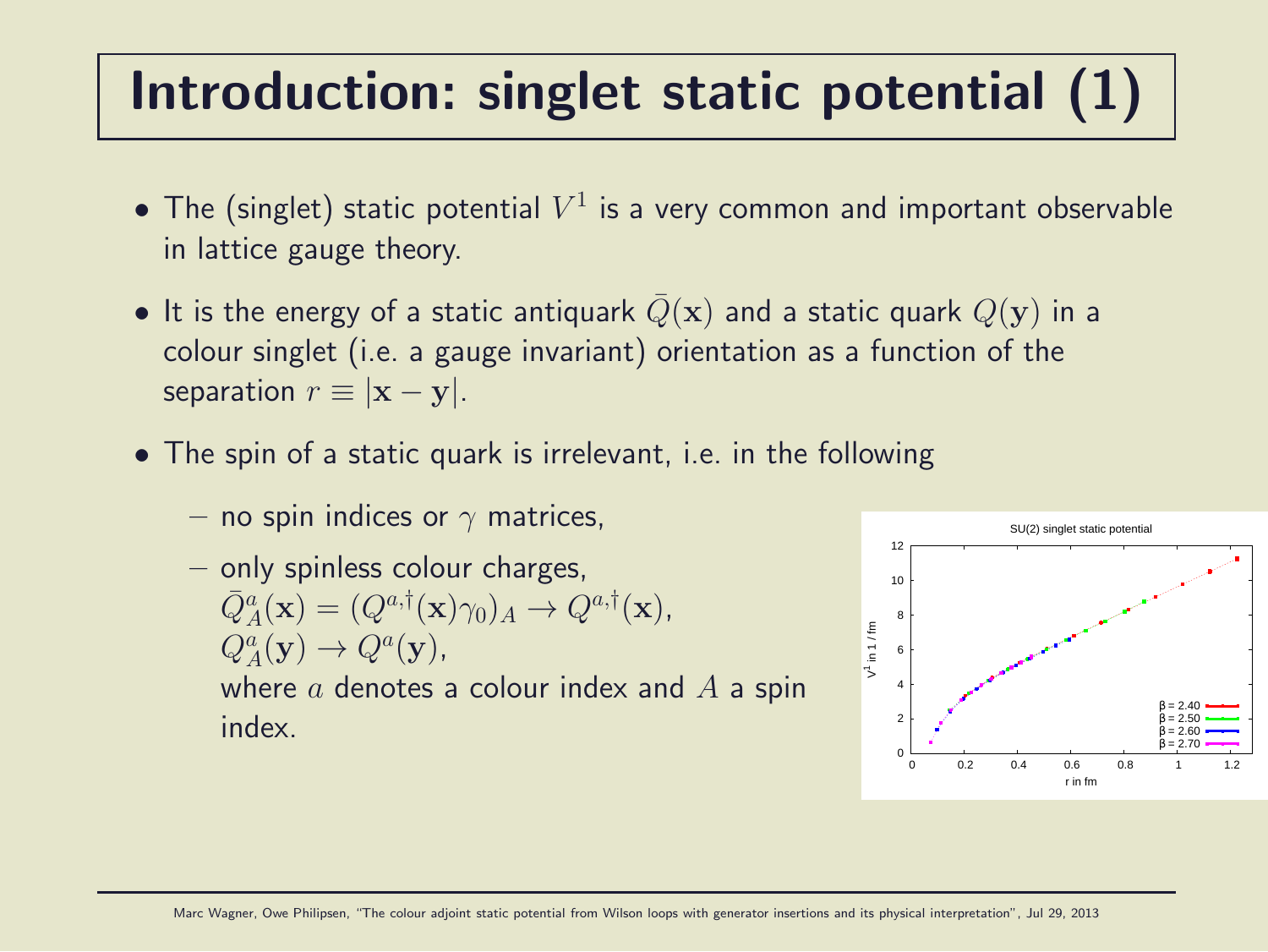### Introduction: singlet static potential (2)

- The singlet static potential for gauge group  $SU(N)$  can be obtained as follows:
	- (1) Define a trial state

 $|\Phi^1\rangle \equiv \bar{Q}(\mathbf{x})U(\mathbf{x}, \mathbf{y})Q(\mathbf{y})|0\rangle.$ 

(2) The temporal correlation function of this trial state simplifies to the well known Wilson loop,



$$
\langle \Phi^1(t_2)|\Phi^1(t_1)\rangle = e^{-2M\Delta t}N\langle W_1(r,\Delta t)\rangle , \quad \Delta t \equiv t_2 - t_1 > 0.
$$

(3) The singlet static potential  $V^1\equiv V^1_0$  $\delta_0^{\texttt{L}}$  can be obtained from the asymptotic exponential behaviour,

$$
\langle W_1(r, \Delta t) \rangle = \sum_{n=0}^{\infty} c_n \exp\left(-V_n^1(r)\Delta t\right) \stackrel{\Delta t \to \infty}{\propto} \exp\left(-V^1(r)\Delta t\right)
$$
  

$$
V^1(r) = -\lim_{\Delta t \to \infty} \frac{\langle \dot{W}_1(r, \Delta t) \rangle}{\langle W_1(r, \Delta t) \rangle}.
$$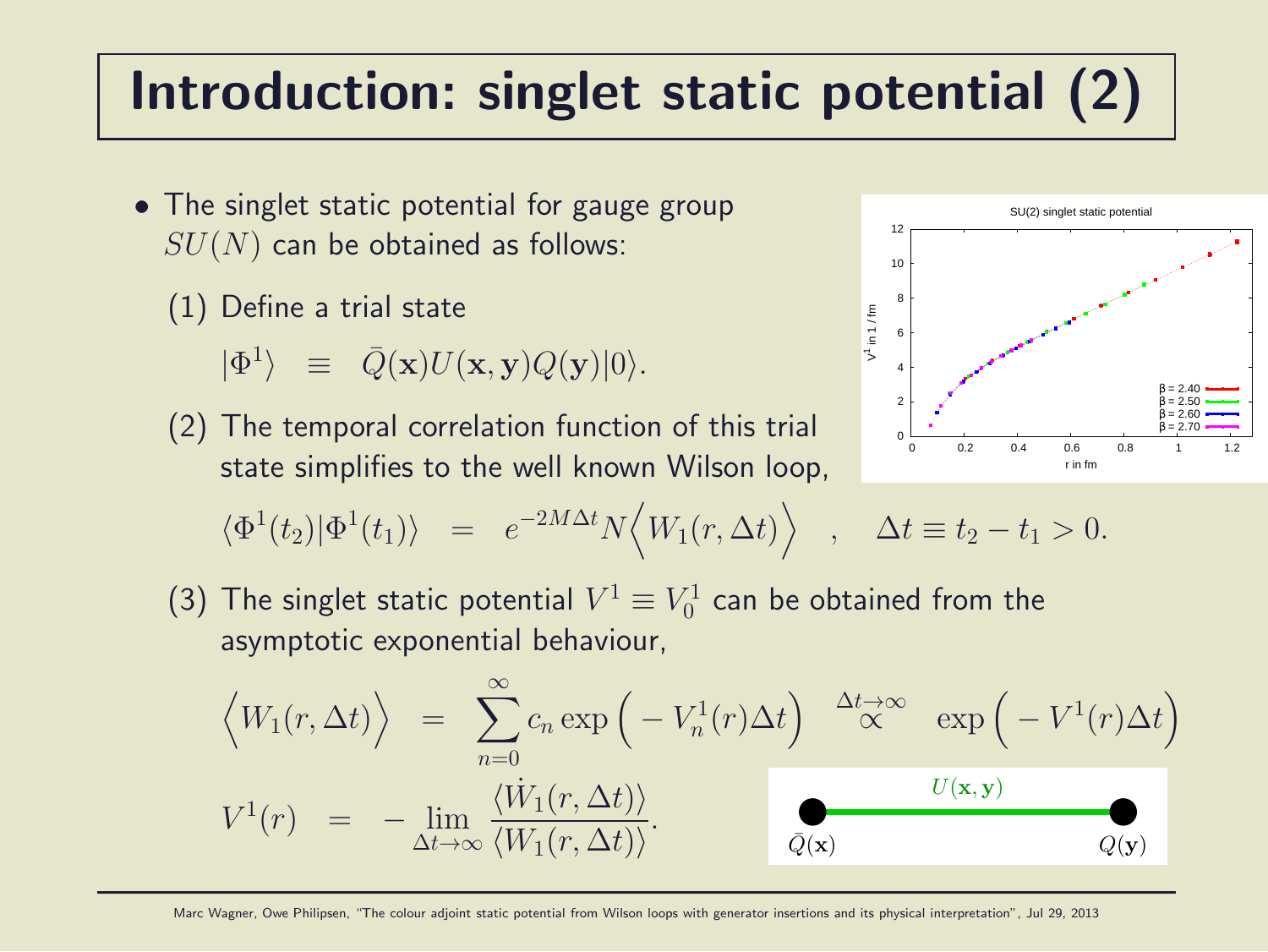### Colour adjoint static potential (1)

- Goal of this work: compute and interpret the potential of a static antiquark  $Q(\mathbf{x})$  and a static quark  $Q(\mathbf{y})$  in a colour adjoint (i.e. a gauge variant) orientation in various gauges as a function of the separation  $r \equiv |\mathbf{x} - \mathbf{y}|$ .
- A colour adjoint orientation of a static antiquark and a static quark can be obtained by inserting the generators of the colour group  $T^a$  (e.g. for  $SU(3)$ ,  $T^a = \lambda^a/2$ ), i.e.  $\bar{Q}T^aQ|0\rangle$ .
- If the static antiquark and the static quark are separated in space, a straightforward generalisation is

$$
|\Phi^{T^a}\rangle \equiv \bar{Q}(\mathbf{x})U(\mathbf{x},\mathbf{x}_0)T^aU(\mathbf{x}_0,\mathbf{y})Q(\mathbf{y})|0\rangle.
$$



• A corresponding definition of the colour adjoint static potential has been proposed and used in pNRQCD (a framework based on perturbation theory).

[N. Brambilla, A. Pineda, J. Soto and A. Vairo, Rev. Mod. Phys. 77, 1423 (2005) [hep-ph/0410047]]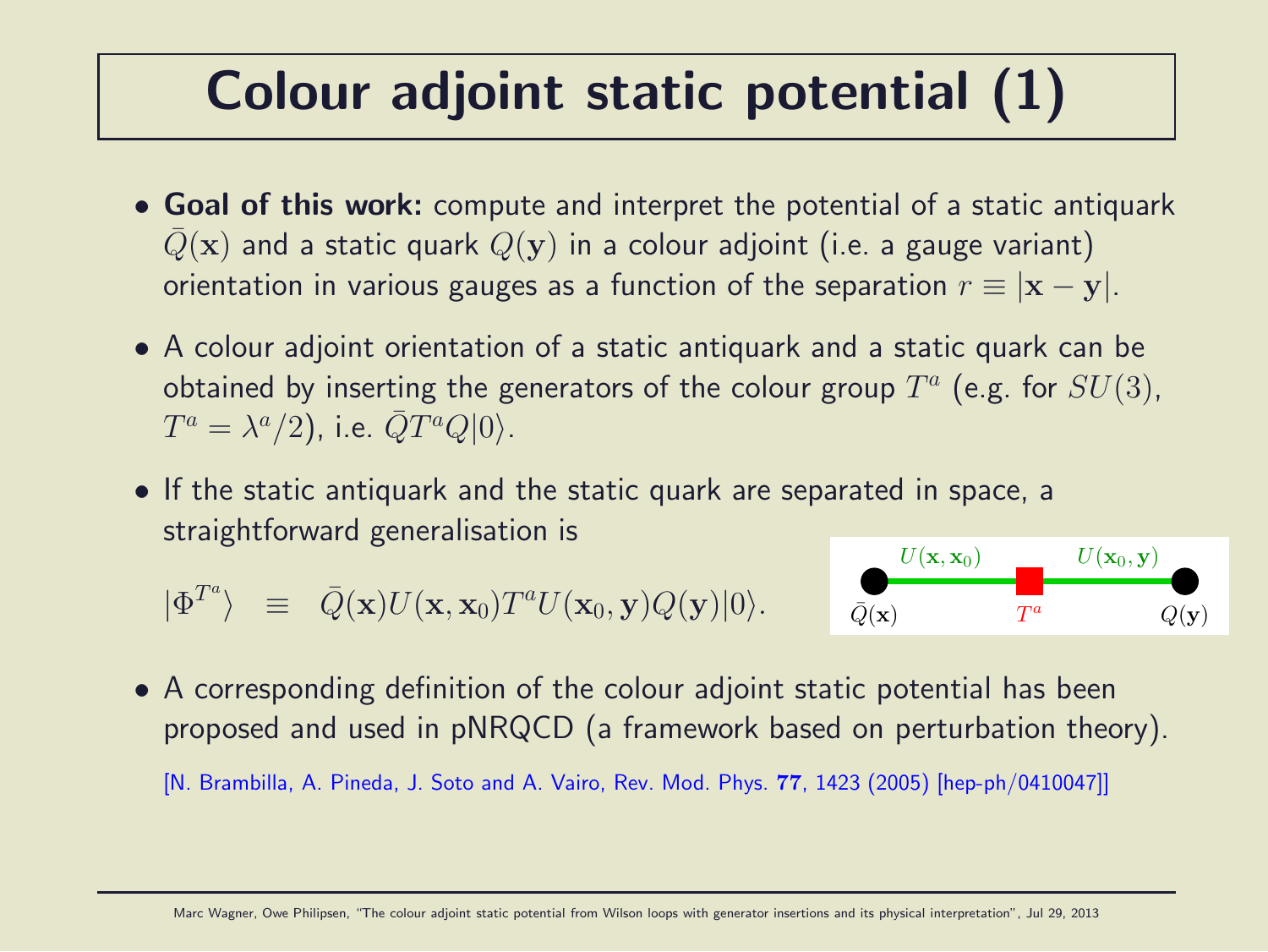### Colour adjoint static ... (2)

- We discuss non-perturbative calculations analogous as for the singlet static potential in various gauges,
- $\langle \Phi^{T^a}(t_2) | \Phi^{T^a}(t_1) \rangle \;\; = \;\; e^{-2M\Delta t} N \Big\langle W_{T^a}(r,\Delta t) \Big\rangle \quad ,$  $W_{T^a}(r,\Delta t) \;\;\equiv$ 1 N  $\text{Tr}\left(T^a U_R T^{a,\dagger} U_L\right)$  $\Big\langle W_{T^a}(r,\Delta t) \Big\rangle \;\; = \;\; \sum \;$ ∞  $n=0$  $c_n\exp\big(-V_n^{T^a}$  $\mathbb{P}_n^{T^a}(r) \Delta t\Big) \quad \mathbb{\overset{\Delta t\rightarrow\infty}{\propto}} \quad \exp\Big(-V^{T^a}(r) \Delta t\Big).$  $t_1$



 $-$  whether the colour adjoint static potential  $V^{T^a}\equiv V^{T^a}_0$  $\frac{U^T}{0}$  is gauge invariant (i.e. whether the obvious gauge dependence of the correlation function  $\langle W_{T^a}(r, \Delta t) \rangle$  only appears in the matrix elements  $c_n$ ),

∆t

r

 $\tau$ a

 $x_0$  y

T a

 $t_2$ .....

 $U_L$  and  $U_R$ 

 $-$  whether  $V^{T^a}$  indeed corresponds to the potential of a static antiquark and a static quark in a colour adjoint orientation, or whether it has to be interpreted differently.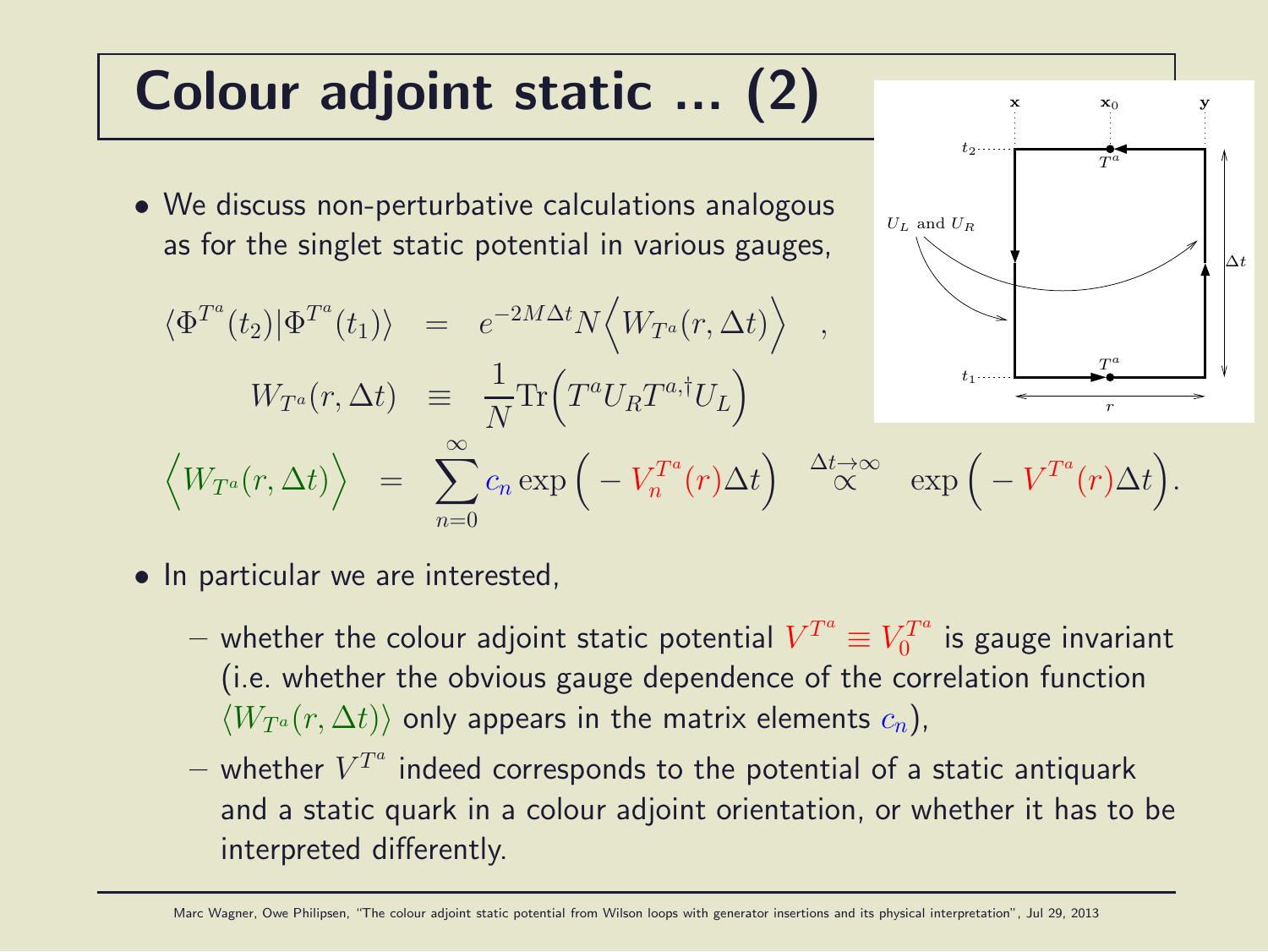$$
V^{T^a}
$$
 without gauge fixing

• Without gauge fixing

$$
\Big\ =\ \ 0,
$$

because this correlation function is gauge variant (and does not contain any gauge invariant contribution).

 $\rightarrow$  Without gauge fixing the calculation of a colour adjoint static potential fails.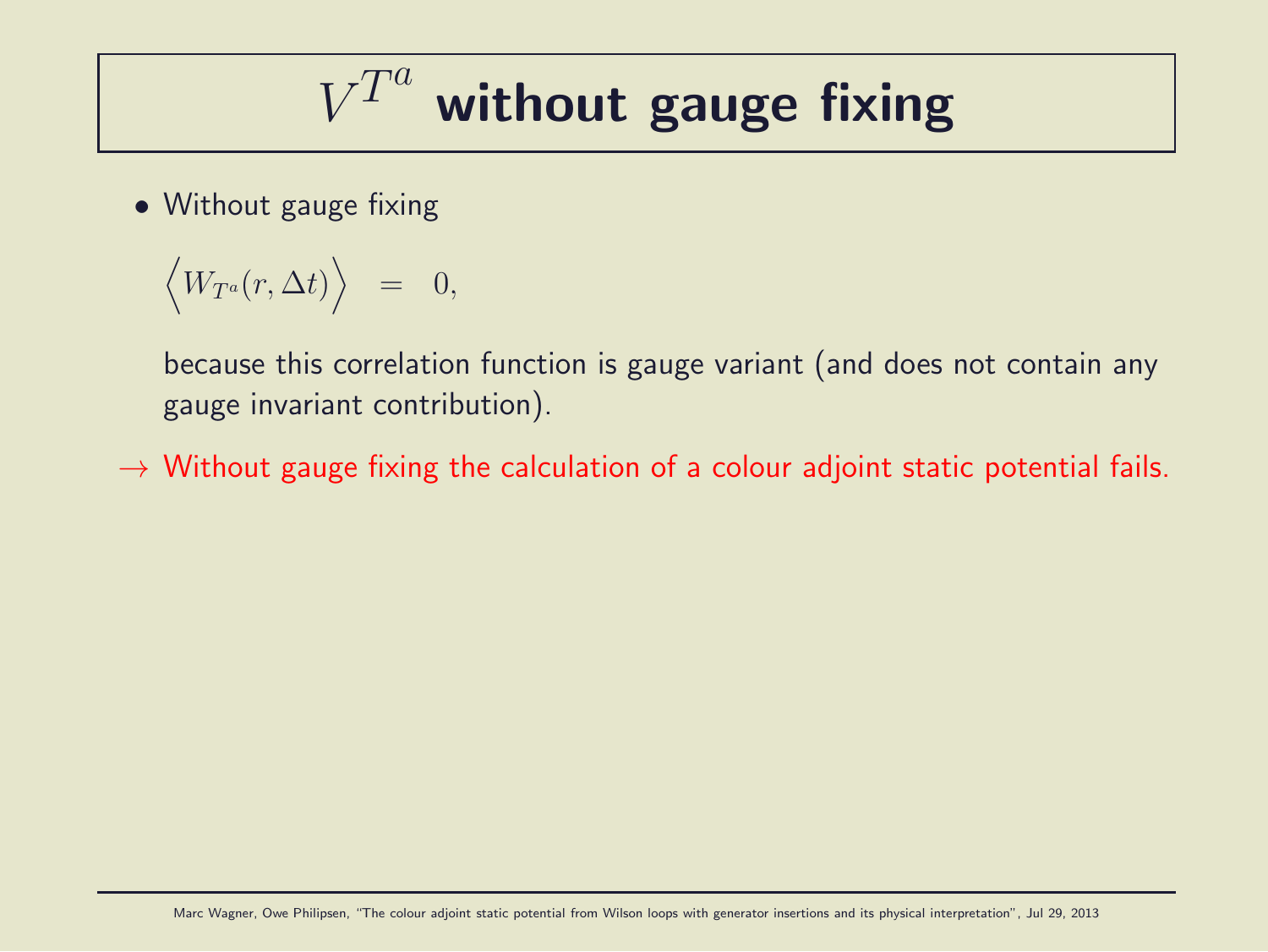#### $V^{T^a}$ in Coulomb gauge

- Coulomb gauge:  $\nabla \mathbf{A}^g(x) = 0$ , which amounts to an independent condition on every time slice  $t$ .
- The remaining residual gauge symmetry corresponds to global independent colour rotations  $h^{\rm res}(t)\in SU(N)$  on every time slice  $t;$  with respect to this residual gauge symmetry the colour adjoint Wilson loop transforms as

$$
\langle W_{T^a}(r,\Delta t) \rangle = \frac{1}{N} \text{Tr} \Big( T^a U_R T^{a,\dagger} U_L \Big) \rightarrow_{h^{\text{res}}} \rightarrow_{h^{\text{res}}} \rightarrow_{h^{\text{res}}} \frac{1}{N} \text{Tr} \Big( h^{\text{res},\dagger}(t_1) T^a h^{\text{res}}(t_1) U_R h^{\text{res}}(t_2) T^{a,\dagger} h^{\text{res},\dagger}(t_2) U_L \Big).
$$

 $\bullet$  Since  $h^{\rm{res}}(t_1)$  and  $h^{\rm{res}}(t_2)$  are independent, the situation is analogous to that without gauge fixing, i.e.

$$
\Big_{\text{Coulomb gauge}}\quad=\quad 0.
$$

 $\rightarrow$  In Coulomb gauge the calculation of a colour adjoint static potential fails.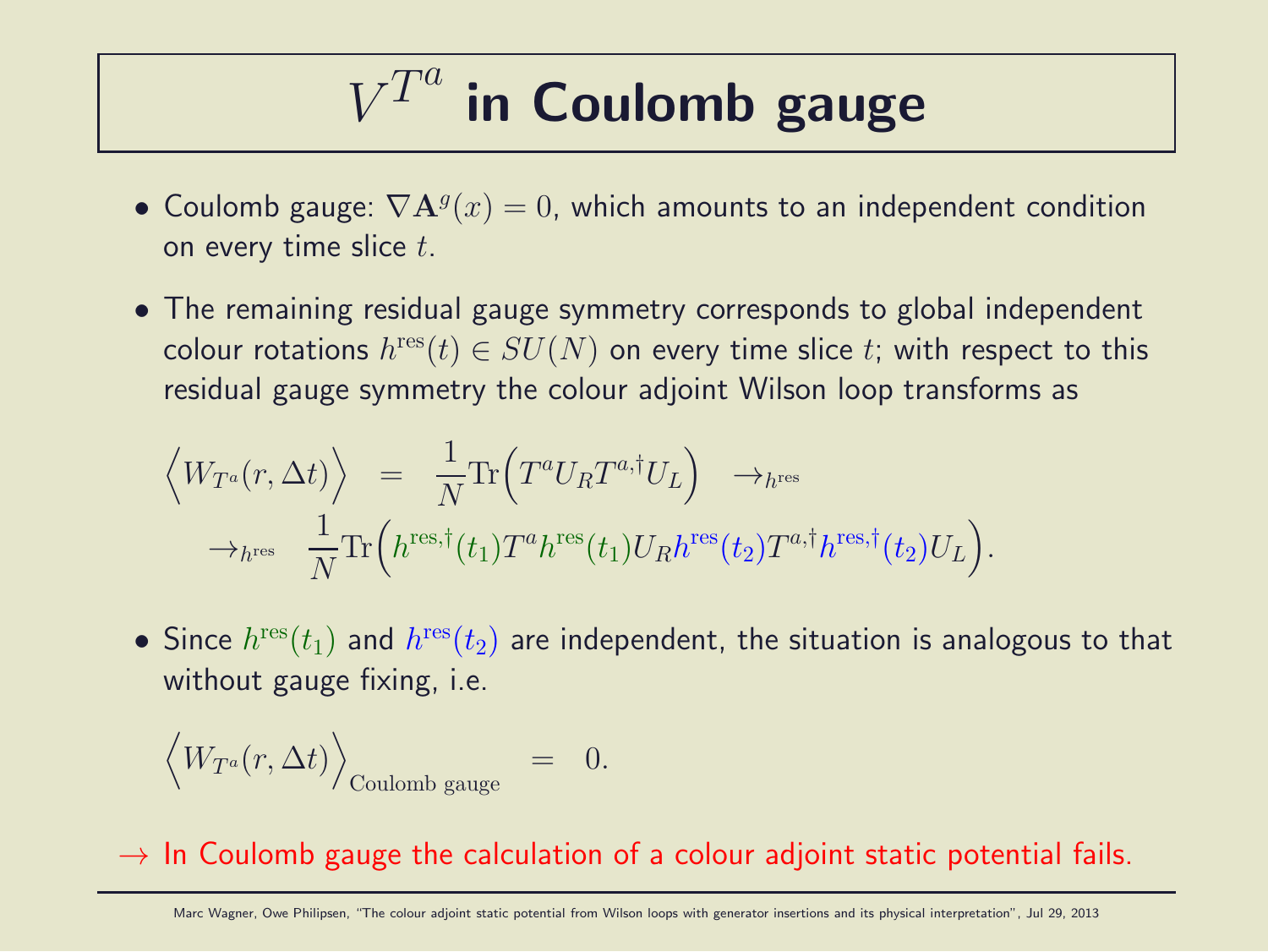#### V  $\overline{T}$  $\overline{a}$ in Lorenz gauge

- Lorenz gauge:  $\partial_{\mu}A_{\mu}^{g}$  $_{\mu}^{g}(x)=0.$
- In Lorenz gauge a Hamiltonian or a transfer matrix does not exist.
- Only gauge invariant correlation functions like the ordinary Wilson loop  $\langle W_1(r, \Delta t) \rangle$  exhibit an asymptotic exponential behaviour and, therefore, allow the determination of energy eigenvalues.
- The colour adjoint Wilson loop  $\langle W_{T^a}(r, \Delta t)\rangle_{\text{Lorenz gauge}}$  does not decay exponentially in the limit of large  $\Delta t$ .
- $\rightarrow$  The physical meaning of a colour adjoint static potential determined from  $\langle W_{T^a}(r, \Delta t)\rangle$ <sub>Lorenz gauge</sub> (as frequently done in perturbation theory) is unclear.

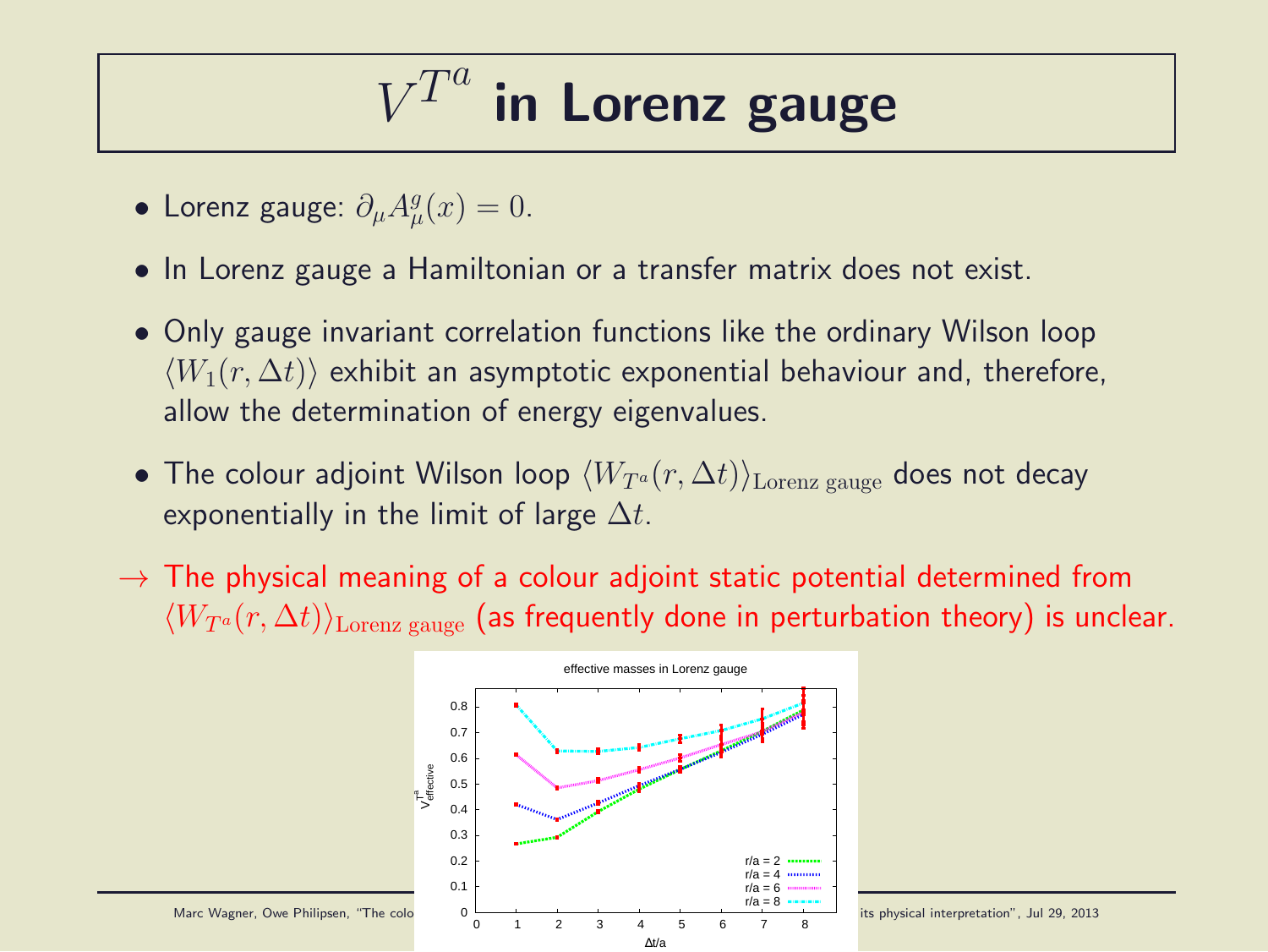#### $V^{T^a}$ in temporal gauge (1)

- Temporal gauge:  $\partial_{\mu}A_{0}^{g}$  $\frac{g}{0}(x)=0$  or equivalently  $U_{0}^{g}$  $_{0}^{9}(x)=1.$
- Temporal links gauge transform as

$$
U_0^g(t, \mathbf{x}) = g(t, \mathbf{x})U_0(t, \mathbf{x})g^{\dagger}(t + a, \mathbf{x}) , g(t, \mathbf{x}) \in SU(N).
$$

• A possible choice to implement temporal gauge is

$$
g(t = 2a, \mathbf{x}) = U_0(t = a, \mathbf{x}),
$$
  
\n
$$
g(t = 3a, \mathbf{x}) = g(t = 2a, \mathbf{x})U_0(t = 2a, \mathbf{x}) = U_0(t = a, \mathbf{x})U_0(t = 2a, \mathbf{x}),
$$
  
\n
$$
g(t = 4a, \mathbf{x}) = g(t = 3a, \mathbf{x})U_0(t = 3a, \mathbf{x}) = \dots,
$$
  
\n
$$
\dots = \dots
$$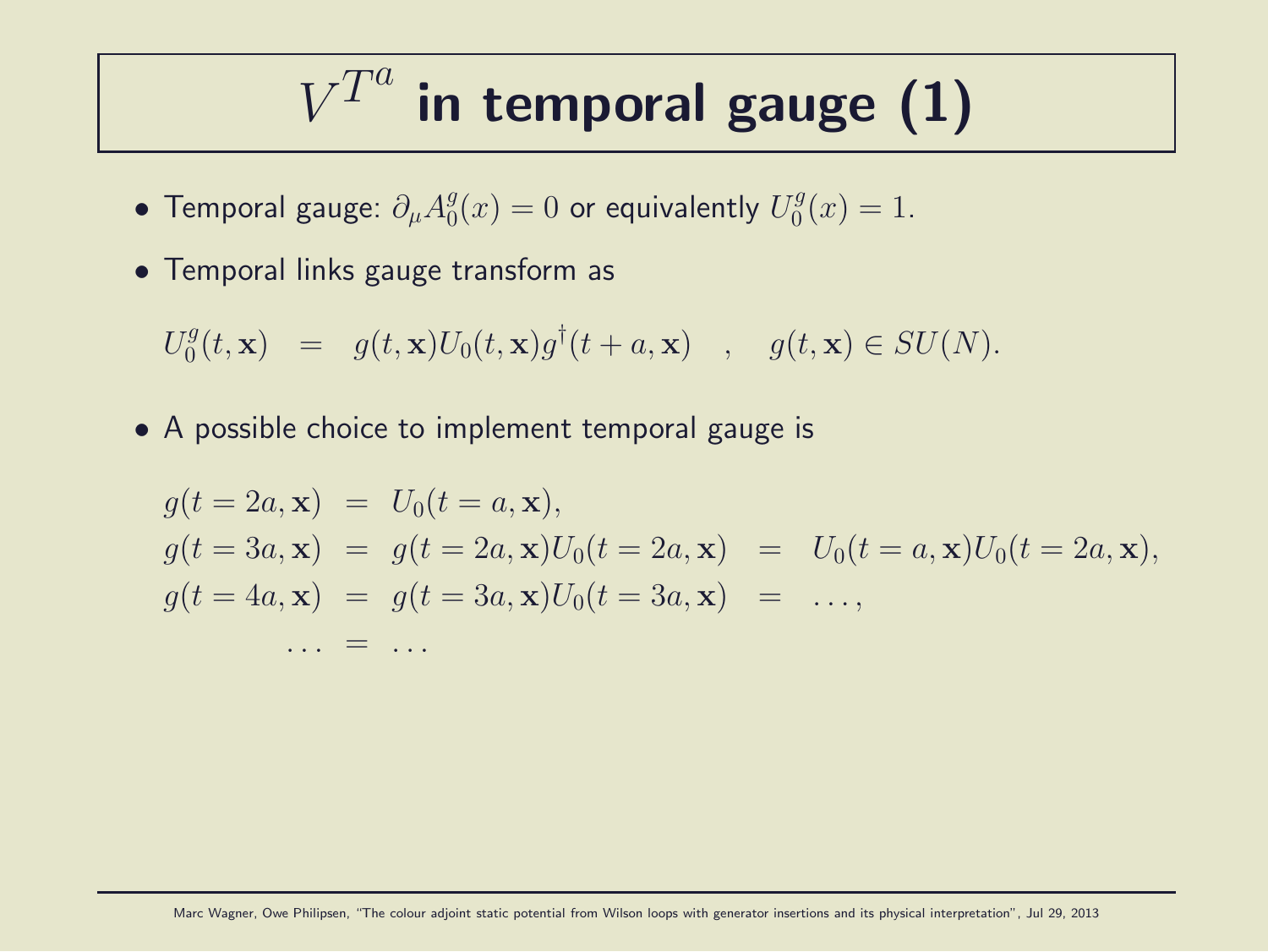$$
V^{T^a}
$$
 in temporal gauge (2)

• By inserting the transformation to temporal gauge  $q(t, \mathbf{x})$ , the gauge variant colour adjoint Wilson loop turns into a gauge invariant observable:

$$
\left\langle W_{T^a}(r, \Delta t) \right\rangle_{\text{temporal gauge}} =
$$
\n
$$
= \frac{1}{N} \left\langle \text{Tr} \left( U^{T^a, g}(t_1; \mathbf{x}, \mathbf{y}) U^{T^{a, \dagger}, g}(t_2; \mathbf{y}, \mathbf{x}) \right) \right\rangle_{\text{temporal gauge}} = \dots =
$$
\n
$$
= \frac{2}{N(N^2 - 1)} \sum_a \sum_b \left\langle \text{Tr} \left( T^a U_R T^b U_L \right) \text{Tr} \left( T^a U(t_1, t_2; \mathbf{x}_0) T^b U(t_2, t_1; \mathbf{x}_0) \right) \right\rangle
$$

 $(U^{T^a}(\mathbf{x}, \mathbf{y}) = U(\mathbf{x}, \mathbf{x}_0) T^a U(\mathbf{x}_0, \mathbf{y})).$ 

- $\bullet$   $\text{Tr}(T^aU_R T^bU_L)$ : Wilson loop with generator insertions.
- $\bullet \; {\rm Tr}(T^a U(t_1,t_2;{\bf x}_0) T^b U(t_2,t_1;{\bf x}_0))$ : propagator of a static adjoint quark.
- $\rightarrow$  The colour adjoint Wilson loop in temporal gauge is a correlation function of a gauge invariant three-quark state, one fundamental static quark, one fundamental static anti-quark, one adjoint static quark.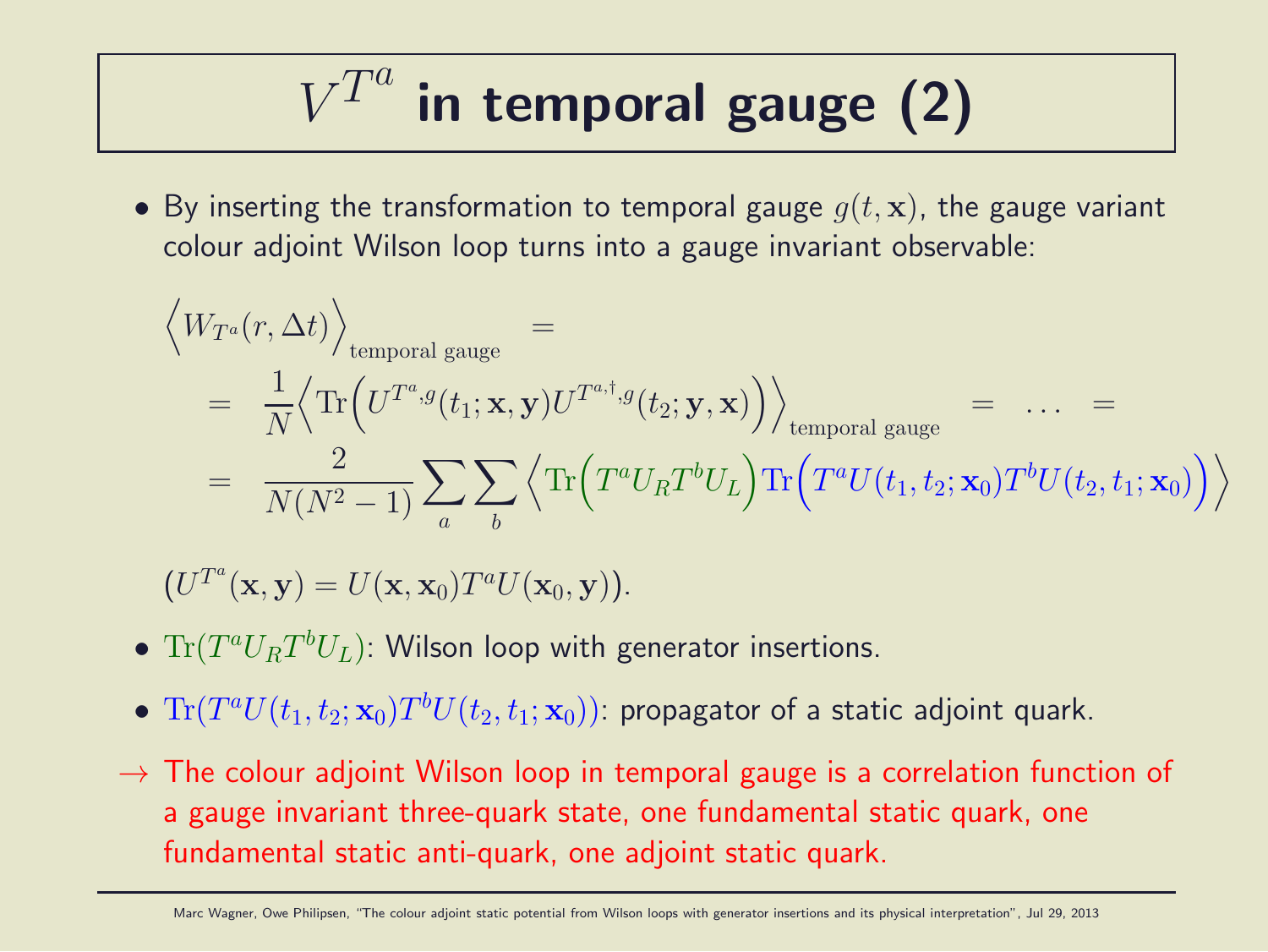$$
V^{T^a}
$$
 in temporal gauge (3)

• Equivalently, after defining

$$
|\Phi^{Q\bar{Q}Q^{\text{ad}}}\rangle \;\; \equiv \;\; Q^{\text{ad},a}(\mathbf{x}_0)(\bar{Q}(\mathbf{x})U^{T^a}(\mathbf{x},\mathbf{y})Q(\mathbf{y}))|0\rangle,
$$

one can verify

$$
\langle \Phi^{Q\bar{Q}Q^{\text{ad}}}(t_2)|\Phi^{Q\bar{Q}Q^{\text{ad}}}(t_1)\rangle \quad \propto \quad \left\langle W_{T^a}(r,\Delta t)\right\rangle_{\text{temporal gauge}}.
$$



- $\rightarrow$   $V^{T^a}$  in temporal gauge should not be interpreted as the potential of a static quark and a static anti-quark, which form a colour-adjoint state.
- $\rightarrow$   $V^{T^a}$  in temporal gauge is the potential of a colour-singlet three-quark state.
- $\rightarrow$   $V^{T^a}$  in temporal gauge does not only depend on the  $Q\bar Q$  separation  $r = |\mathbf{x} - \mathbf{y}|$ , but also on the position  $s = |\mathbf{x} - \mathbf{x}_0|/2 - |\mathbf{y} - \mathbf{x}_0|/2$  of the static adjoint quark  $Q^{\rm ad}$ , i.e.  $V^{T^a}(r,s)$  (in the following we work with the symmetric alignment  $x_0 = (x + y)/2$ .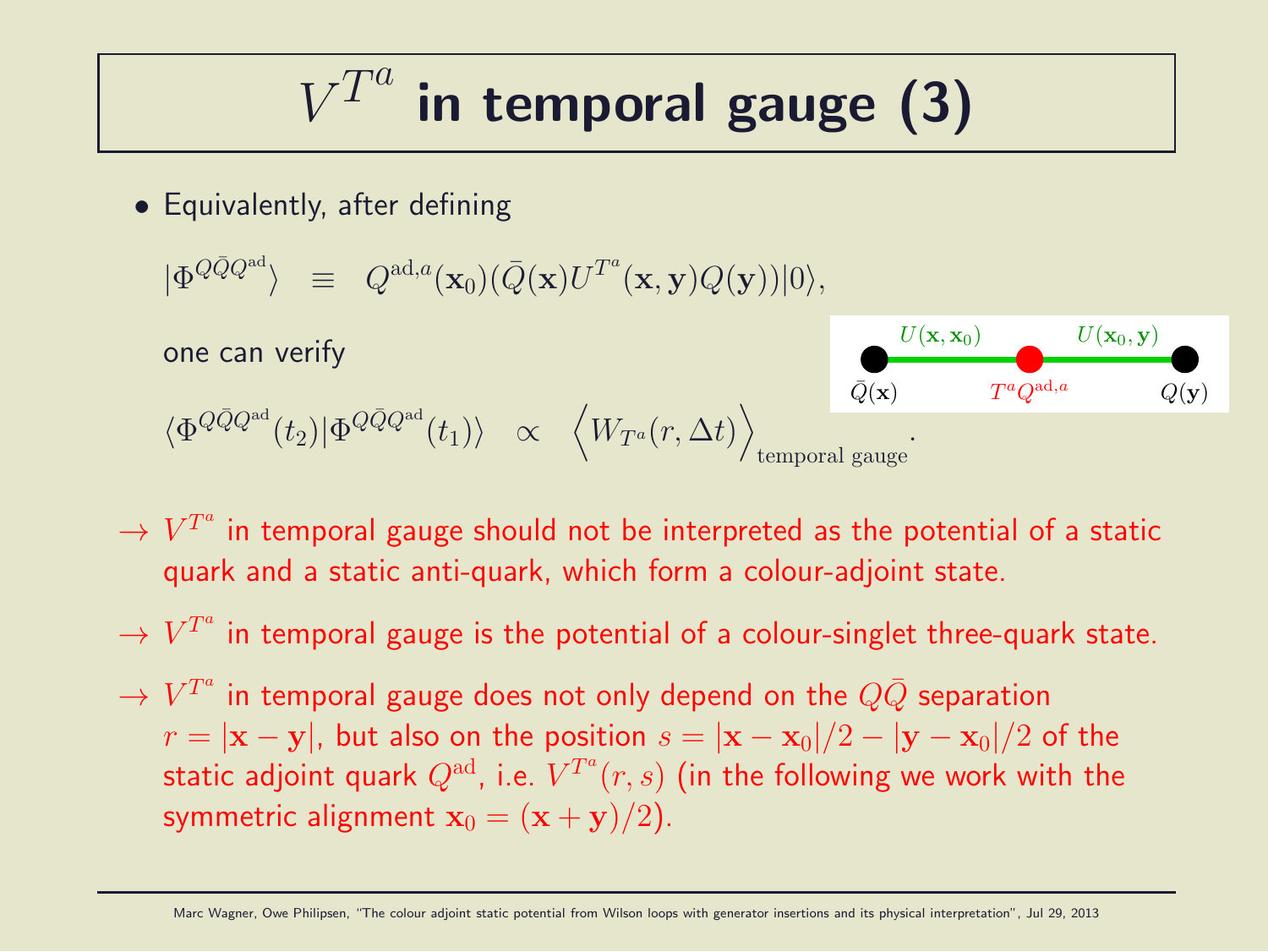#### $V^{T^a}$ in temporal gauge (4)

• A different approach, leading to the same result, is the transfer matrix formalism.

[O. Jahn and O. Philipsen, Phys. Rev. D 70, 074504 (2004) [hep-lat/0407042]] [O. Philipsen, Nucl. Phys. B 628, 167 (2002) [hep-lat/0112047]]

• One can perform a spectral analysis of the colour adjoint Wilson loop:

$$
\Big_{\text{temporal gauge}}\quad =\quad \frac{1}{N}\!\sum_{k} \!e^{-(V_k^{T^a}(r)-\mathcal{E}_0)\Delta t}\!\sum_{\alpha,\beta}\Big|\langle k^a_{\alpha\beta}|U^{T^a}_{\alpha\beta}(\mathbf{x},\mathbf{y})|0\rangle\Big|^2,
$$

where  $|k^{a}_{\alpha\beta}\rangle$  denotes states containing three static quarks (one fundamental static quark, one fundamental static anti-quark, one adjoint static quark).

 $\rightarrow$  Again the conclusion is that  $V^{T^a}$  in temporal gauge is the potential of a colour-singlet three-quark state.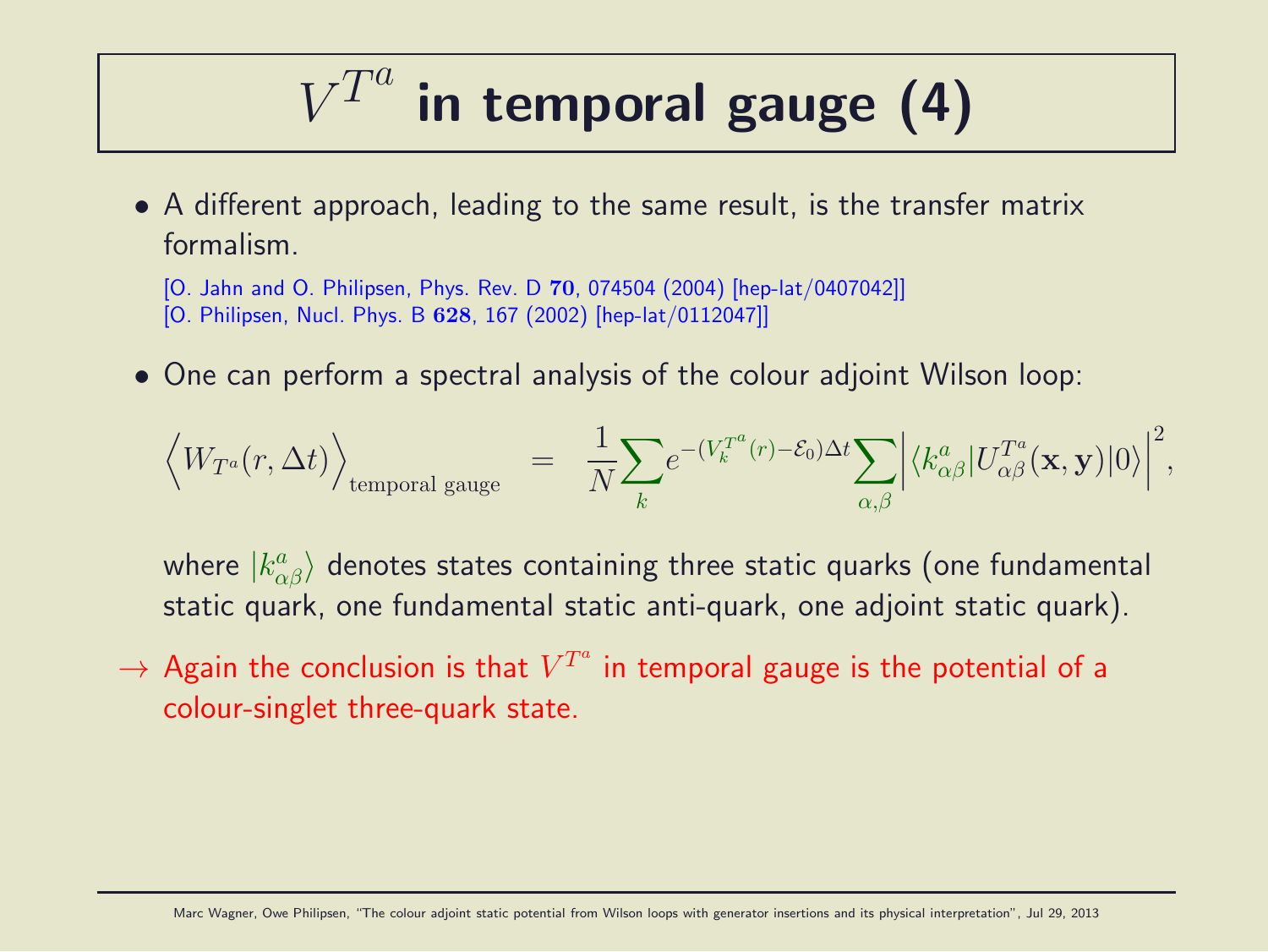### A gauge invariant definition via B fields?

• In the literature one can also find a proposal of a gauge invariant quantity, from which the colour adjoint static potential can possibly be determined,

$$
W_B(r, \Delta t) \equiv \frac{1}{N} \text{Tr} \Big( T^a U_R T^{b,\dagger} U_L \Big) \mathbf{B}^a(\mathbf{x}_0, t_1) \mathbf{B}^b(\mathbf{x}_0, t_2),
$$

i.e. open colour indices are saturated by colour magnetic fields.

[N. Brambilla, A. Pineda, J. Soto and A. Vairo, Rev. Mod. Phys. 77, 1423 (2005) [hep-ph/0410047]]

• However, using the transfer matrix formalism one can again perform a spectral analysis and show that only states with a fundamental quark and a fundamental antiquark  $|k_{\alpha\beta}\rangle$  (i.e. singlet static potentials) contribute to the correlation function:

$$
\langle W_B(r, \Delta t) \rangle = \sum_{k} e^{-(V_k^{1,-}(r) - \mathcal{E}_0) \Delta t} \sum_{\alpha, \beta} \Big| \langle k_{\alpha \beta} | U_{\alpha \beta}^{T^a \mathbf{B}^a}(\mathbf{x}, \mathbf{y}) | 0 \rangle \Big|^2.
$$

 $\rightarrow$   $\langle W_B(r, \Delta t) \rangle$  is not suited to extract a colour adjoint static potential.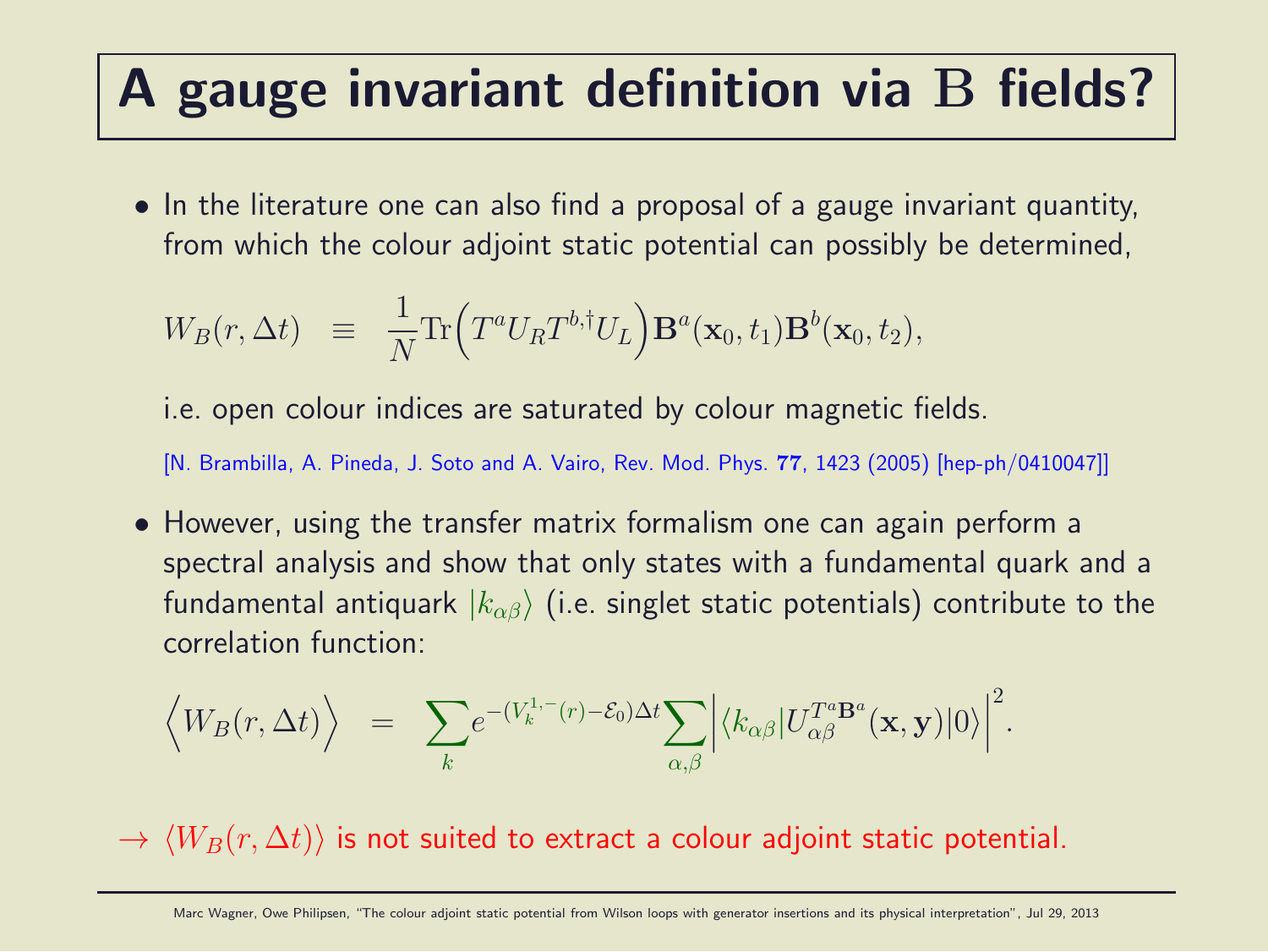### Numerical lattice results for  $SU(2)$

- $SU(2)$  colour group, four different lattice spacings  $a = 0.038$  fm... $0.102$  fm.
- $\bullet$  In temporal gauge the colour adjoint (or rather  $Q\bar Q Q^{\rm ad})$  static potential  $V^{T^a}$ is attractive,
	- $-$  for small separations stronger than the singlet static potential  $V^1$ ,
	- $-$  for large separations the slope is the same as for the singlet static potential  $V^1$  (indicates flux tube formation between  $QQ^{\rm ad}$  and  $\bar{Q}Q^{\rm ad}$ ).

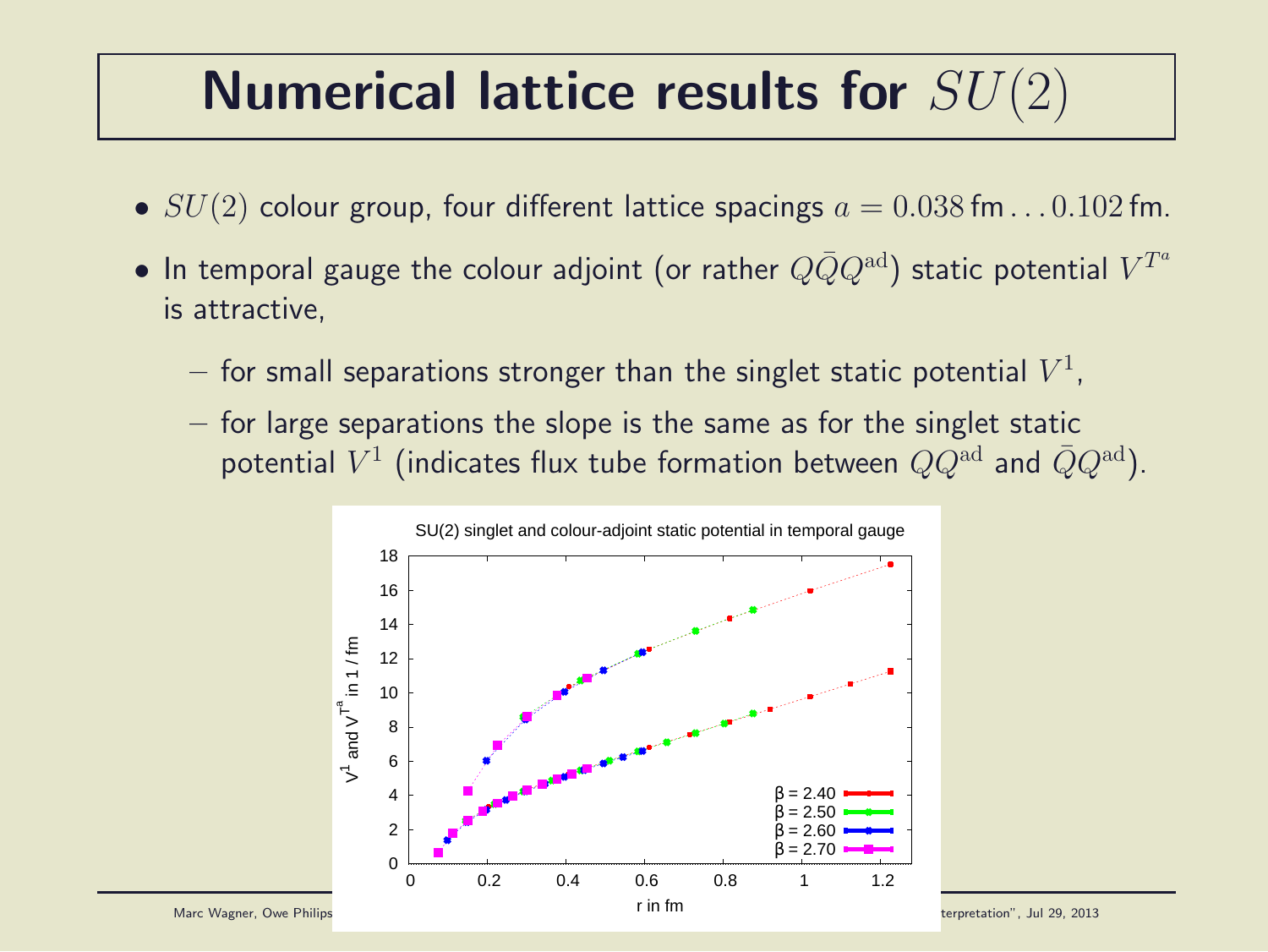### LO perturbative calculations (1)

- Perturbation theory for static potentials is a good approximation for small quark separations and should agree in that region with corresponding non-perturbative results.
- Singlet static potential (gauge invariant, i.e. the gauge is not important):

$$
V^{1}(r) = -\frac{(N^{2} - 1)g^{2}}{8N\pi r} + \text{const} + \mathcal{O}(g^{4}).
$$

• Colour adjoint static potential (in Lorenz gauge):

$$
V^{T^a}(r) = +\frac{g^2}{8N\pi r} + \text{const} + \mathcal{O}(g^4).
$$

- In Lorenz gauge a Hamiltonian or a transfer matrix does not exist, i.e. the physical meaning is unclear; appears frequently in the literature.
- The repulsive behaviour is not reproduced by any of the presented non-perturbative considerations or computations.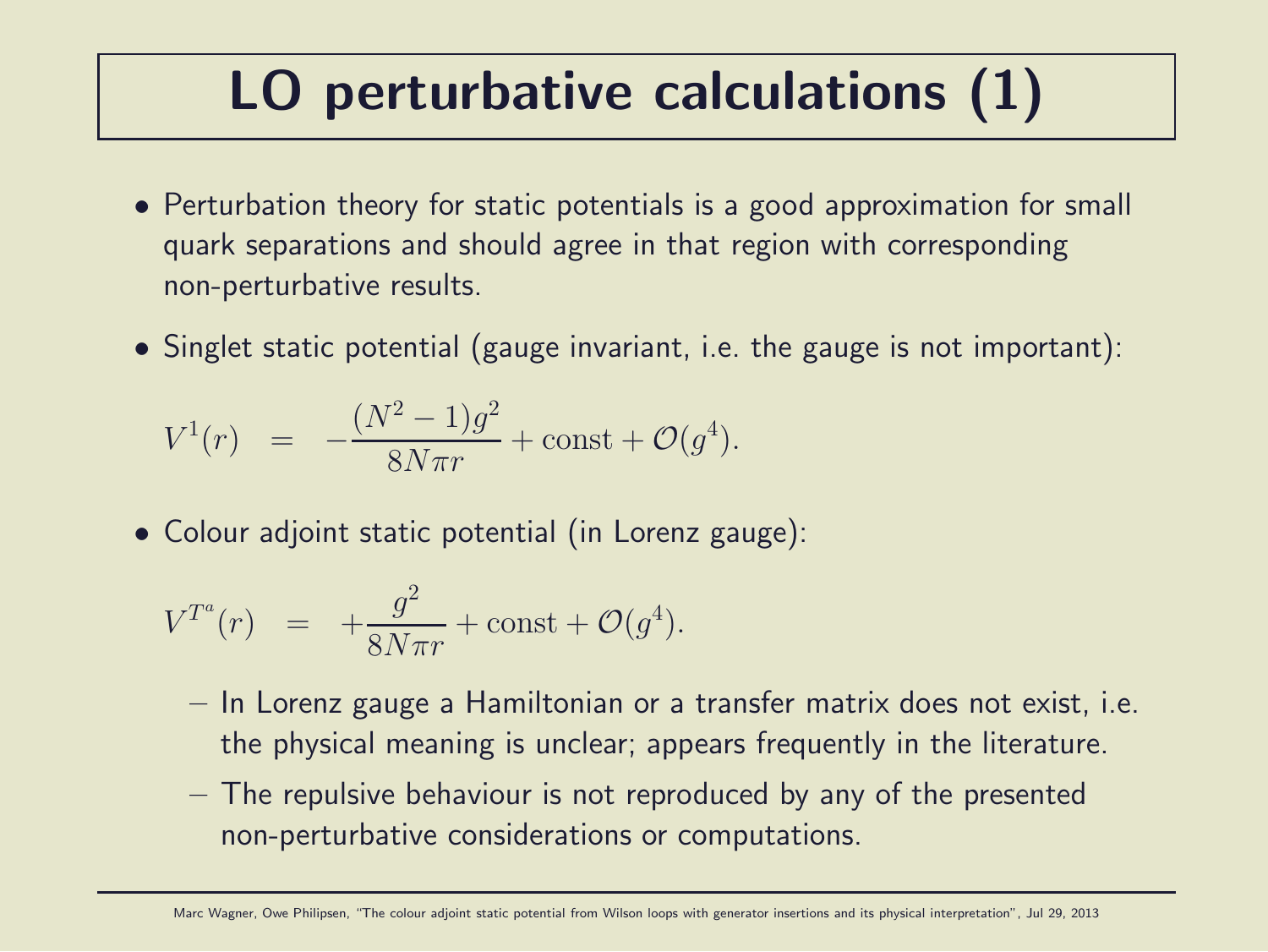### LO perturbative calculations (2)

• Colour adjoint static potential ("in temporal gauge"; more precisely: perturbative calculation in Lorenz gauge of the gauge invariant observable, which is equivalent to the colour adjoint Wilson loop in temporal gauge):

$$
V^{Q\bar{Q}Q^{\text{ad}}}(r,s=0) = -\frac{(4N^2-1)g^2}{8N\pi r} + \text{const} + \mathcal{O}(g^4).
$$

- $-$  Attractive and stronger by a factor  $4 \dots 5$  than the singlet static potential (depending on  $N$ ).
- Qualitative agreement with numerical lattice results for  $SU(2)$ .